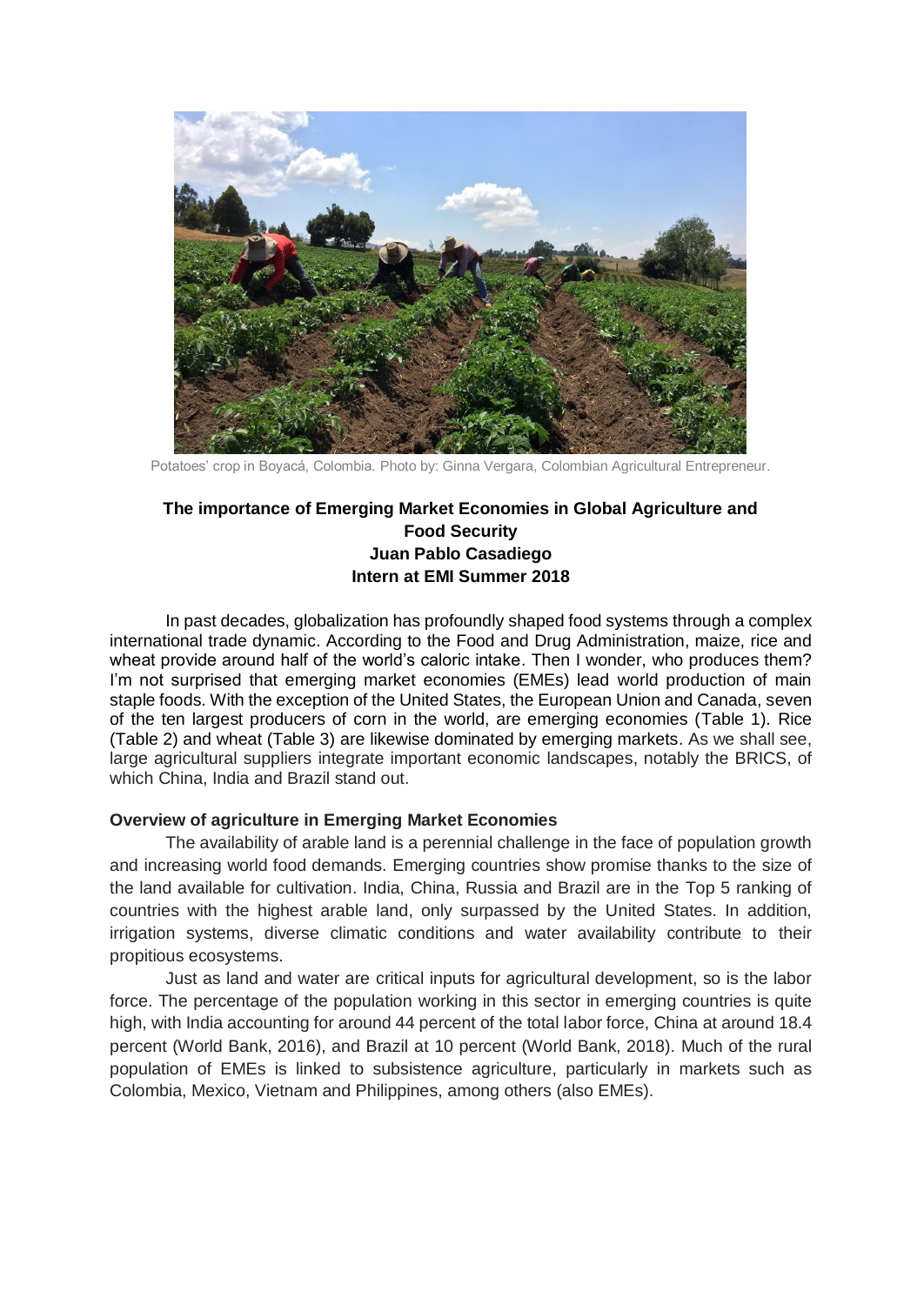#### **Improvement Policies**

Policies play a fundamental role in agricultural development as they drive and shape market conditions. For instance, in China, private R&D investments in this sector were low until the Agricultural Bank of China was created in 1951, with the promise to revolutionize traditional Chinese agriculture. It is now listed by Forbes as the 5th largest public company by assets (Forbes, 2018), supporting farmers loans, rural infrastructure development, as well as access to machinery and equipment.

Meanwhile in Brazil, productivity gains in agribusiness materialized more recently. From 2000 to 2013, productivity rose by 105.6%, whereas other sectors fared even negative growth (Arias et al., 2017). The national government strongly promoted the adoption of policies encouraging large-scale agriculture with access to equipment, loans and efforts to comply with phytosanitary standards required by the international market. Associations and farmer's cooperatives also played a role in overcoming market and regulatory failures such as high transaction costs, logistical and operational difficulties, price disparities, among others.

Nevertheless, policymaking process around agriculture has not been an easy task for some EMEs as they face difficulties such as poor governance, armed conflict (case of Colombia), lack of intersectoral cooperation and land tenure. Therefore, the improvement of policies turns out to be a structural issue which compromises social, economic and environmental dimensions.

#### **Agricultural Challenges**

There are however obstacles ailing the transition towards sustainable agriculture:

**(I) Limited access to capital and financing** is a strain on small and medium farmers looking to invest in new technologies and improve their productivity. High interest rates and the absence of regulated financial institutions afflict farmers who seek lenders from noninstitutionalized sources. Policy and regulatory interventions are urgently needed to respond to this bottleneck (World Bank, 2018b).

**(II) Generational shift**, as more people migrate to urban areas. By 2050 it is expected that 68% of the world's population will live in cities (UN, 2018). The median age of farmers in EMEs is high. In Brazil around 22% of the rural population is over 65 years old (EMBRAPA, 2018), while in Colombia the average age of sugar cane growers is 55 (Dinero, 2017).

**(III) Inclusion of producers in small and medium-sized in agribusiness**, who produce 70% of the food worldwide (FAO, 2017). Incorporating them into value chains eases access to more competitive markets, generates formal jobs, and boosts incomes of millions of rural households.

Even as EMEs make gains in global food production, their populations are still burdened by food insecurity. For instance, corn is found in a wide variety of foods, from sweeteners, alcohol, starch, oil, to livestock feed. Nearly 43% of total corn production in 2017 was dominated by seven EMEs (see Table 1). A core concern lies in the clustering of large producers which in turn exacerbates the dependence of other countries on the use of corn as a basis for other products. A modest change in supply could unleash a rise in prices and leave millions at risk of food insecurity. The paradox is that emerging countries produce much of the global market of the grain but undergo complex processes of food insecurity. Such is the case of Argentina, which is undergirded by an agricultural development model oriented towards intensive commercial export, but without policies to protect small and medium-size producers who now face constraints in accessing a balanced diet (OHCHR, 2018).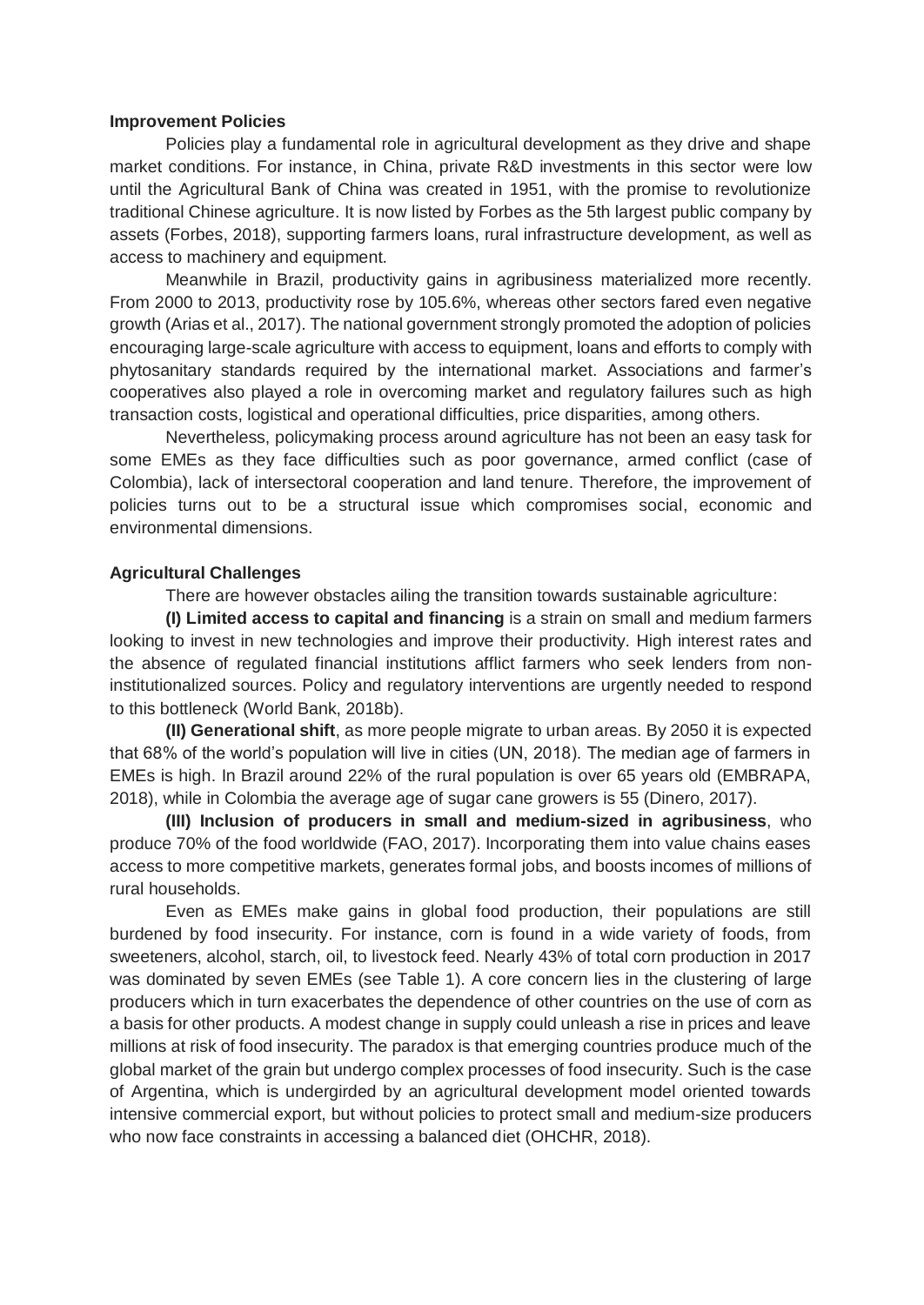### **Conclusion**

More globally, macroeconomic policies and governance systems that ensure improvement in the agricultural sector are only a fraction of all the effort needed to solve the food supply challenges. It is then necessary to deploy intersectoral actions, hand in hand with the public and private sector and civil society involved in the food value chain. Building on the goals of the international call to "leave no one behind", as the UN Member States pledged in the UN 2030 Sustainable Development Agenda, could mitigate other worldwide challenges such as poverty reduction and food insecurity. It behooves EMEs to take bold actions towards sustainability as a tool to foster social and economic development.



About Juan Pablo Casadiego

Juan Pablo holds a BA in Management from [Los Andes University](https://uniandes.edu.co/en) in Colombia, where he currently works as research assistant at the [School of Management.](https://administracion.uniandes.edu.co/index.php/en/the-school/about-the-school/school-of-management) He was a research intern at the [Emerging Markets Institute](https://www.johnson.cornell.edu/Emerging-Markets-Institute) of Cornell University during the summer 2018, under the supervision of Professor [Lourdes Casanova.](http://www.johnson.cornell.edu/Faculty-And-Research/Profile.aspx?id=lc683) After that, he worked in Istanbul for six months, at ProColombia, which is the Colombian government agency in charge of international trade and investment affairs.

Email: [jp.casadiego10@uniandes.edu.co](mailto:jp.casadiego10@uniandes.edu.co)

## **Tables**

Table 1. *Top 10 corn worldwide production by countries 2017-2018.*

| RANK           | <b>COUNTRY</b>       | <b>PERCENTAGE</b> |
|----------------|----------------------|-------------------|
| $\mathbf{1}$   | <b>United States</b> | 35,5%             |
| $\overline{2}$ | China                | 20,7%             |
| 3              | <b>Brazil</b>        | 9,1%              |
| 4              | <b>EU-27</b>         | 5,8%              |
| 5              | Argentina            | 4,0%              |
| 6              | Mexico               | 2,5%              |
| 7              | <b>Ukraine</b>       | 2,4%              |
| 8              | India                | 2,4%              |
| 9              | Canada               | 1,3%              |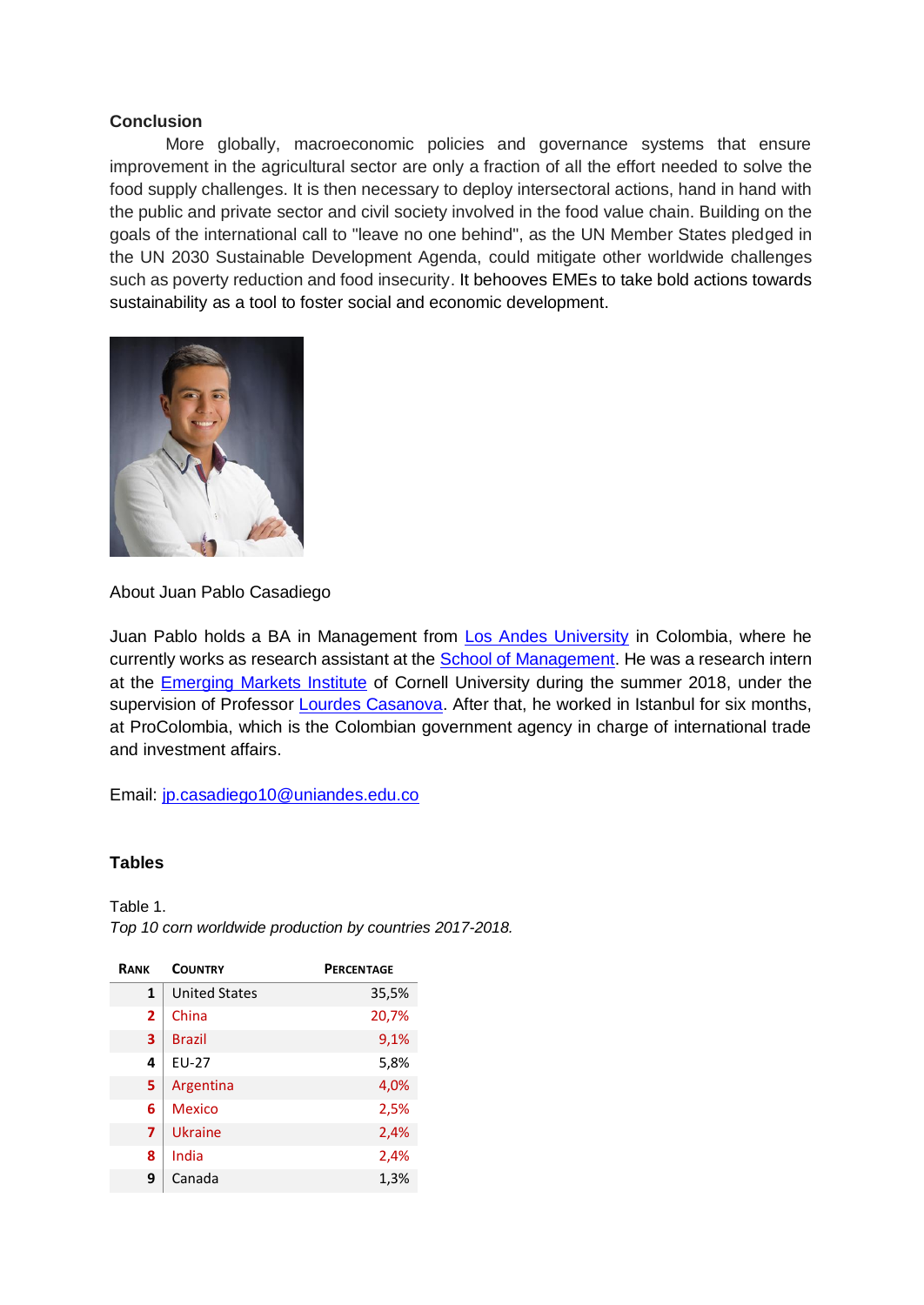| $10$ Russia         | 1,3%  |
|---------------------|-------|
| Top EMEs production | 42,4% |

*Note*: Percentage of the total million bushels of corn planted worldwide, top ten producers rank by country during 2017-2018. Table made by the author of this report with data from the USDA, FAS Grain: World Markets and Trade, Feb. 2019.

Table 2.

*Top 10 rice worldwide production by countries 2017.*

| <b>RANK</b> | <b>COUNTRY</b>             | <b>PERCENTAGE</b> |
|-------------|----------------------------|-------------------|
| 1           | China                      | 28,3%             |
| 2           | India                      | 21,4%             |
| 3           | Indonisia                  | 10,4%             |
| 4           | <b>Bangladesh</b>          | 7,1%              |
| 5           | Vietnam                    | 5,9%              |
| 6           | Myanmar                    | 3,5%              |
| 7           | Thailandia                 | 3,4%              |
| 8           | <b>Philippines</b>         | 2,4%              |
| 9           | <b>Brazil</b>              | 1,4%              |
| 10          | Pakistan                   | 1,4%              |
|             | <b>Top EMEs production</b> | 81,7%             |

*Note*: Percentage of the total rice worldwide production, top ten producers rank by country during 2017-2018 (Million tonnes). Table made by the author of this report with data from the Food Organization Administration, *Rice Market Monitor*, 2017. Retrieved from http://www.fao.org/fileadmin/templates/est/COMM\_MARKETS\_MONITORING/Rice/Images/RMM/RM M\_APR17\_H.pdf

Table 3.

*Top 10 wheat worldwide production by countries 2018.*

| RANK           | <b>COUNTRY</b>             | <b>PERCENTAGE</b> |
|----------------|----------------------------|-------------------|
| $\mathbf{1}$   | EU-27                      | 18,8%             |
| $\overline{2}$ | China                      | 17,5%             |
| 3              | India                      | 13,3%             |
| 4              | <b>Russian Federation</b>  | 9,3%              |
| 5              | <b>United States</b>       | 7,0%              |
| 6              | Canada                     | 4,5%              |
| 7              | Pakistan                   | 3,6%              |
| 8              | Ukraine                    | 3,5%              |
| 9              | Australia                  | 3,0%              |
| 10             | Argentina                  | 2,7%              |
|                | <b>Top EMEs production</b> | 78,8%             |

*Note*: Percentage of the total wheat production worldwide, top ten producers rank by country during 2017-2018. Table made by the author of this report with data from the Foreign Agricultural Service/USDA. Retrieved from https://apps.fas.usda.gov/psdonline/circulars/grain-wheat.pdf